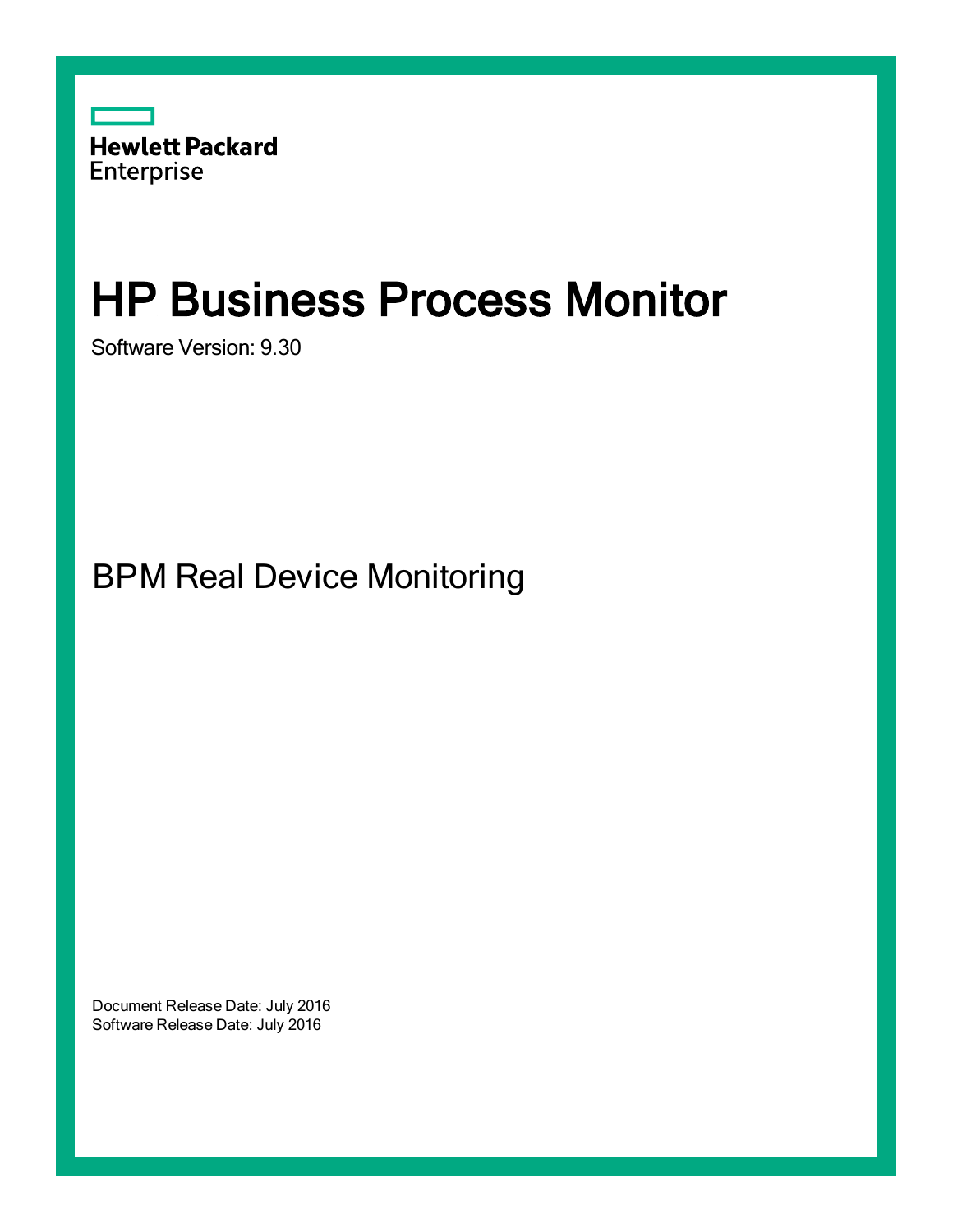### Legal Notices

### **Warranty**

The only warranties for Hewlett Packard Enterprise products and services are set forth in the express warranty statements accompanying such products and services. Nothing herein should be construed as constituting an additional warranty. HPE shall not be liable for technical or editorial errors or omissions contained herein.

The information contained herein is subject to change without notice.

### Restricted Rights Legend

Confidential computer software. Valid license from HPE required for possession, use or copying. Consistent with FAR 12.211 and 12.212, Commercial Computer Software, Computer Software Documentation, and Technical Data for Commercial Items are licensed to the U.S. Government under vendor's standard commercial license.

### Copyright Notice

© Copyright 2005 - 2016 Hewlett Packard Enterprise Development LP

### Trademark Notices

iPod is a trademark of Apple Computer, Inc.

Microsoft®, and Windows® are U.S. registered trademarks of Microsoft Corporation.

### Documentation Updates

The title page of this document contains the following identifying information:

- Software Version number, which indicates the software version.
- Document Release Date, which changes each time the document is updated.
- <sup>l</sup> Software Release Date, which indicates the release date of this version of the software.

To check for recent updates or to verify that you are using the most recent edition of a document, go to: https://softwaresupport.hpe.com/group/softwaresupport/search-result?keyword=.

This site requires an HPE Passport account. If you do not have one, click the **Create an account** button on the HPE Passport Sign in page.

### Support

Visit the HPE Software Support website at: **https://softwaresupport.hpe.com**

This website provides contact information and details about the products, services, and support that HPE Software offers.

HPE Software Support provides customer self-solve capabilities. It provides a fast and efficient way to access interactive technical support tools needed to manage your business. As a valued support customer, you can benefit by using the support website to:

- Search for knowledge documents of interest
- Submit and track support cases and enhancement requests
- Download software patches
- Manage support contracts
- Look up HPE support contacts
- Review information about available services
- Enter into discussions with other software customers
- Research and register for software training

Most of the support areas require that you register as an HPE Passport user and sign in. Many also require a support contract. To register for an HPE Passport ID, go to **https://softwaresupport.hpe.com** and click **Register**.

To find more information about access levels, go to: **https://softwaresupport.hpe.com/web/softwaresupport/access-levels**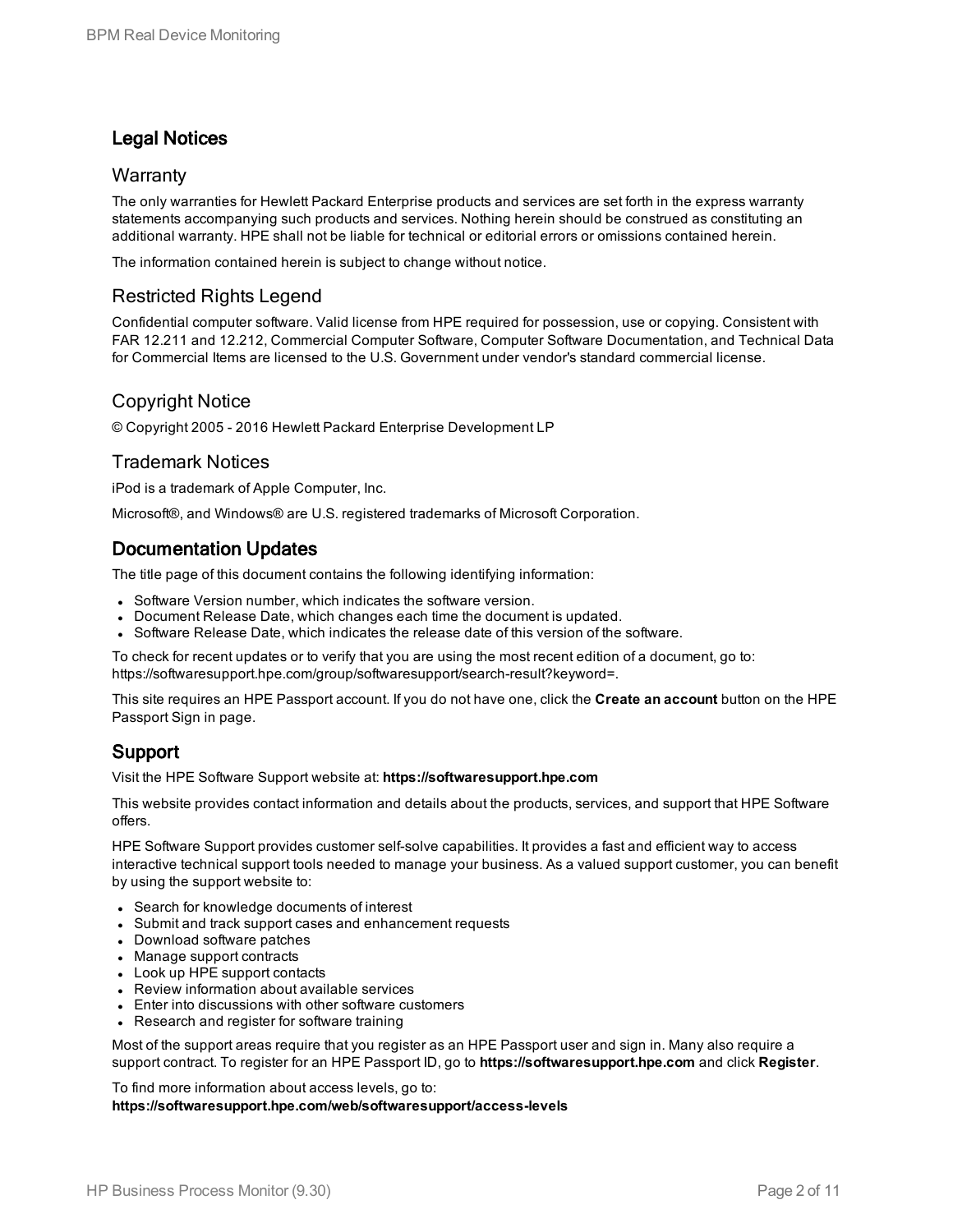### HPE Software Integrations, Solutions and Best Practices

Access the Hewlett Packard Enterprise Software Support site (**https://softwaresupport.hpe.com/manuals**) to search for a wide variety of best practice documents and materials.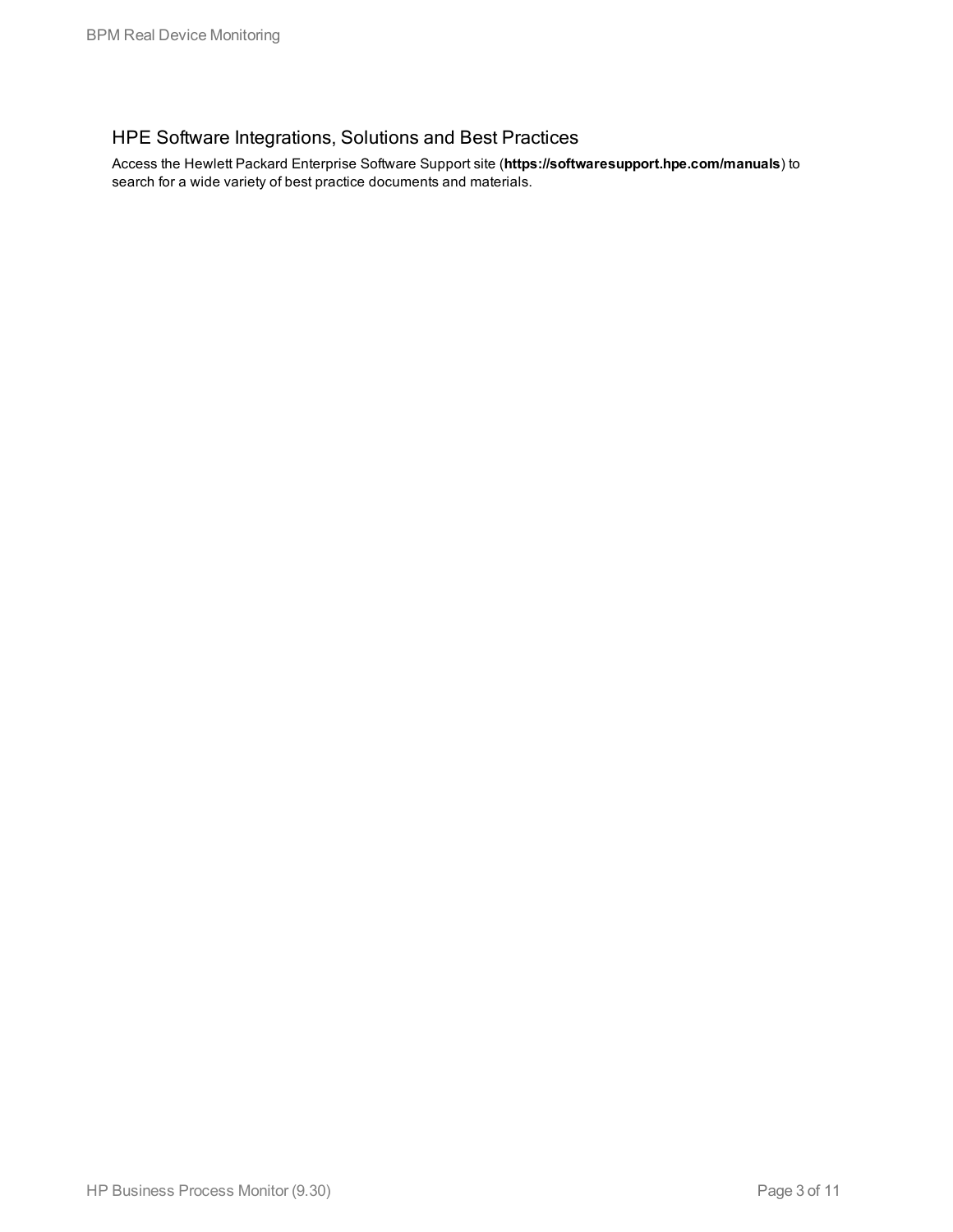BPM Real Device Monitoring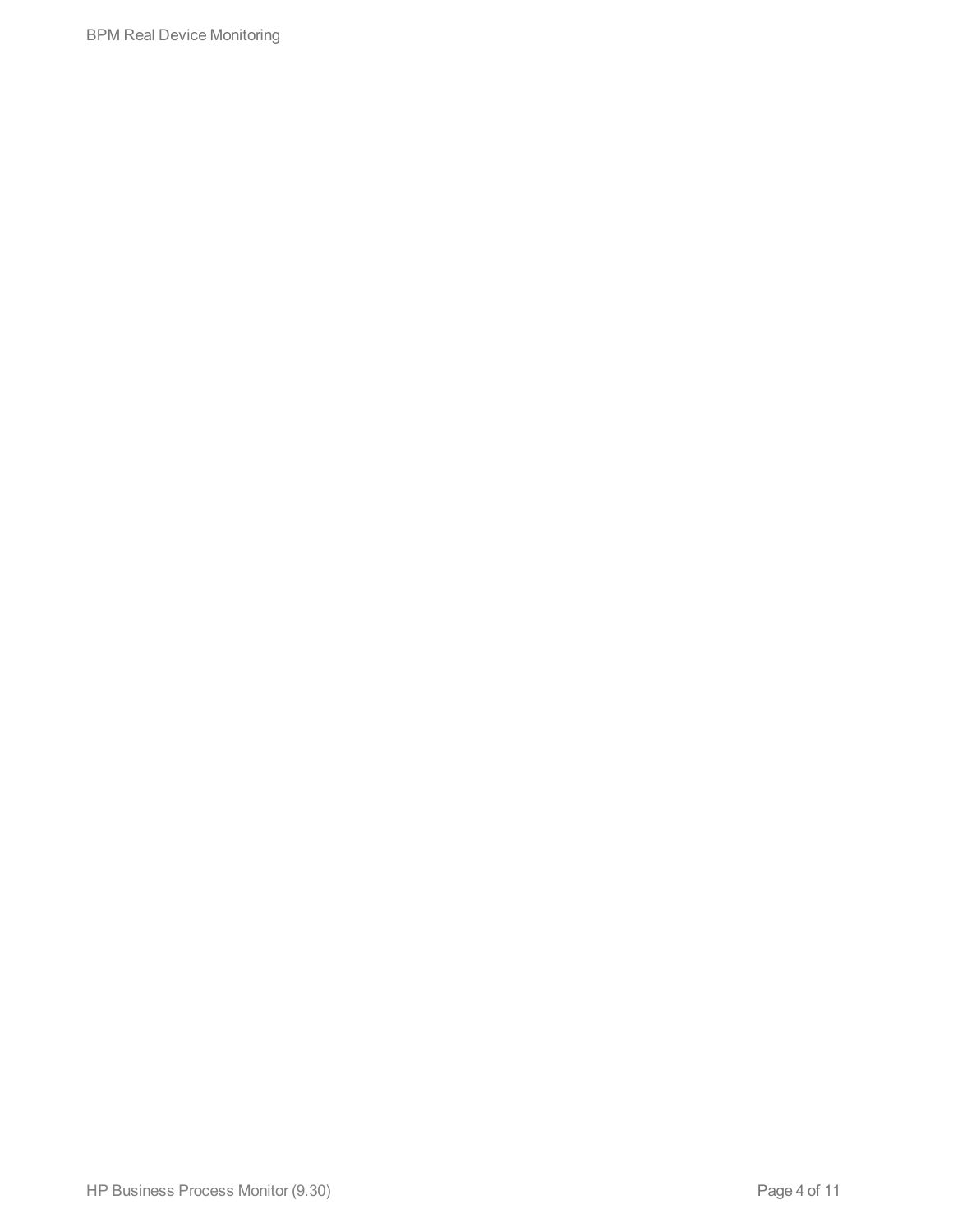# **Contents**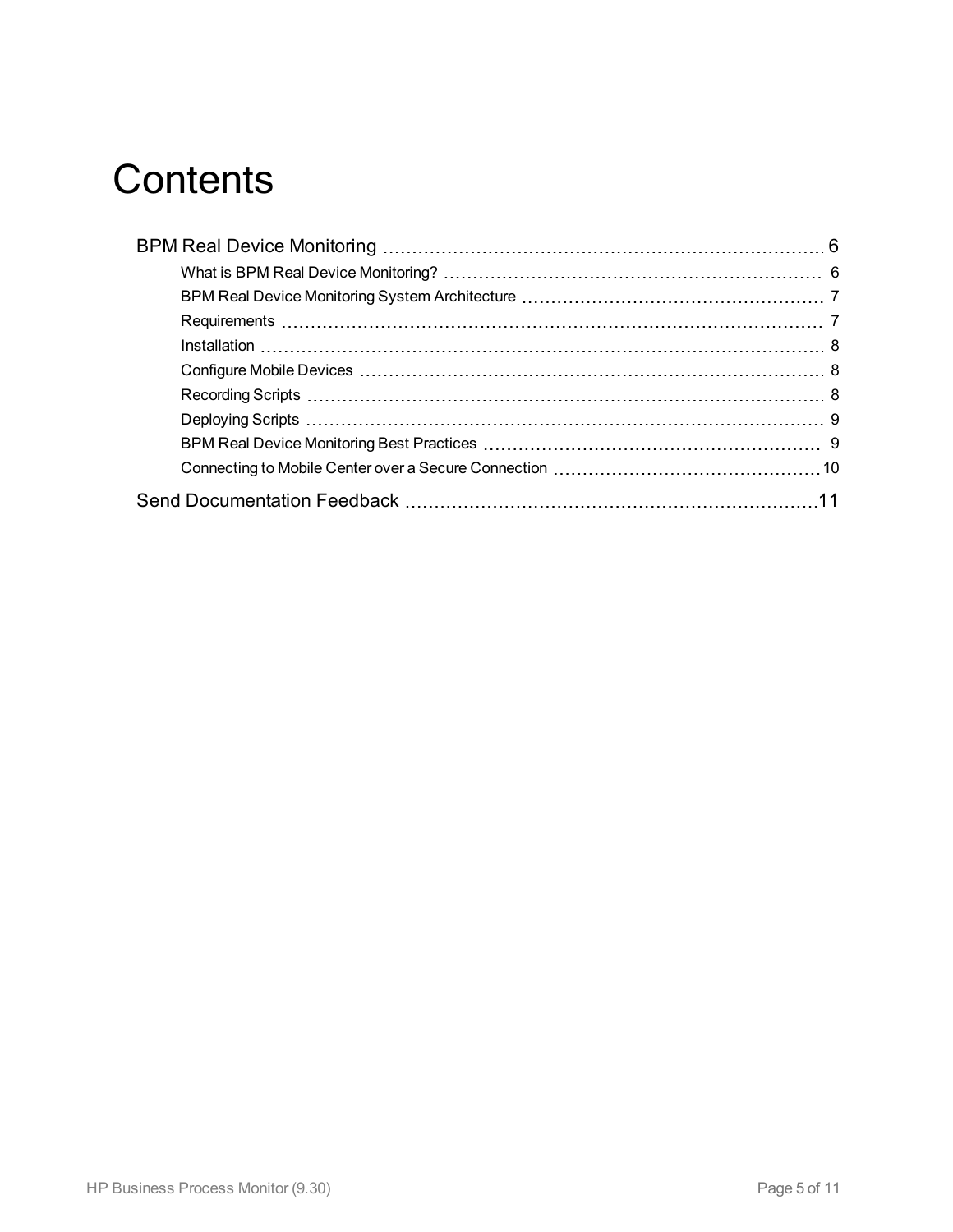# <span id="page-5-0"></span>BPM Real Device Monitoring

<span id="page-5-1"></span>This document describes BPM Real Device Monitoring.

## What is BPM Real Device Monitoring?

BPM Real Device Monitoring displays the availability and performance of mobile applications, installed on devices in multiple locations.

BPM Real Device Monitoring enables you to record applications on real mobile devices, play the recording from BPM, and report the measurements to BPM.

BPM Real Device Monitoring measures mobile application performance to identify trends over time. This enables you to identify spikes or sudden changes in performance. Changes in mobile application performance can be isolated to a specific time, location, carrier, device type, or mobile operating system.

For an evaluation version of BPM Real Device Monitoring, contact [mobilehelp@hpe.com](mailto:mobilehelp@hpe.com?subject=BPM Real Device Monitoring)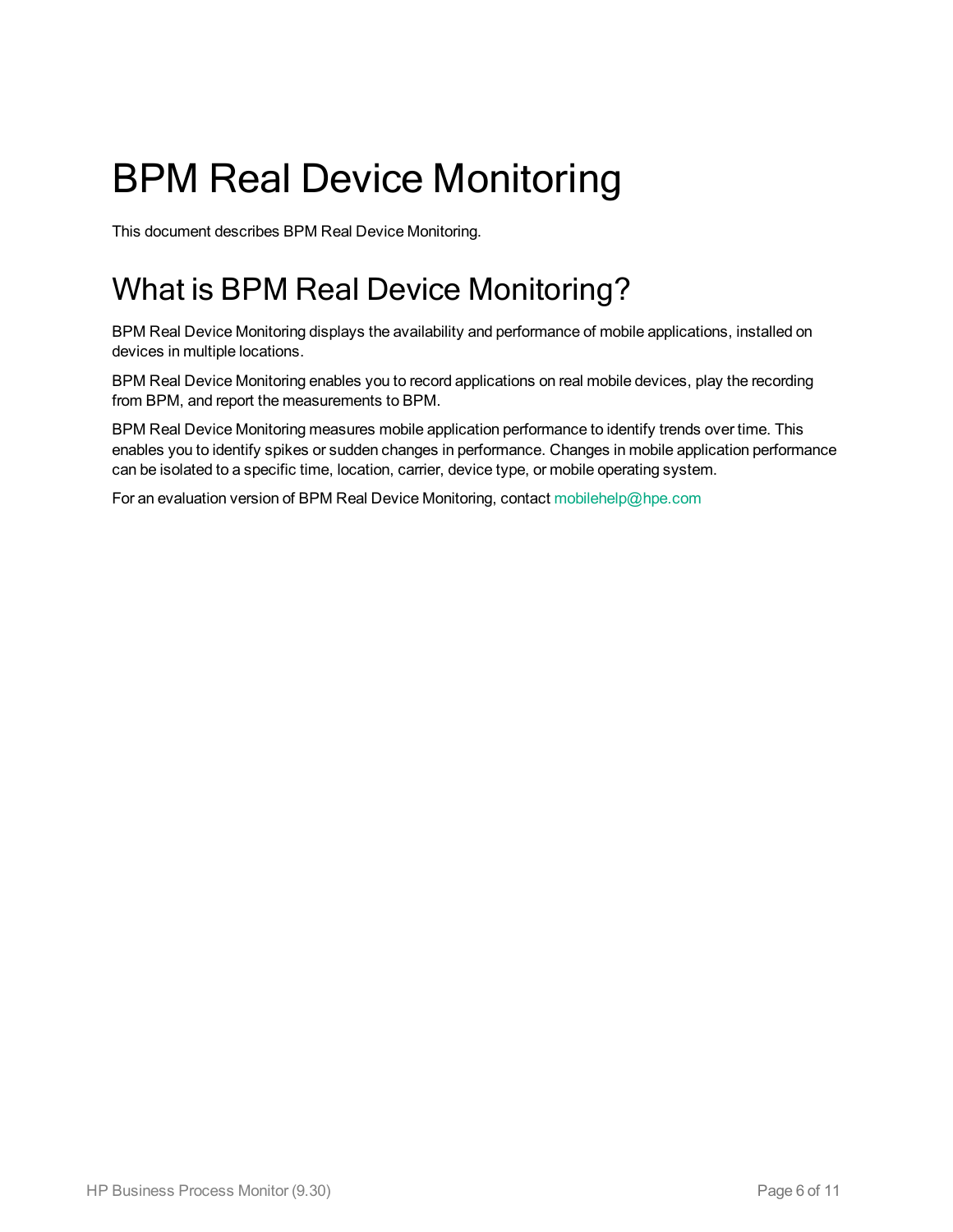# <span id="page-6-0"></span>BPM Real Device Monitoring System Architecture

BPM Real Device Monitoring requires each mobile device to be connected to an HPE Mobile Center connector in each location from which you want to monitor.



### <span id="page-6-1"></span>**Requirements**

BPM Real Device Monitoring has the following requirements at each location:

- Windows server with BPM 9.30 and VuGen 12.53
- Dedicated physical server or virtual machine, running HPE Mobile Center (latest supported version is Mobile Center 2.0).
	- For HPE Mobile Center requirements, search for "Server requirements" in [http://mobilecenter.hpe.com](http://mobilecenter.hpe.com/)
- Android or iOS mobile devices

For a complete list of supported devices, search for "Supported devices" in [http://mobilecenter.hpe.com](http://mobilecenter.hpe.com/)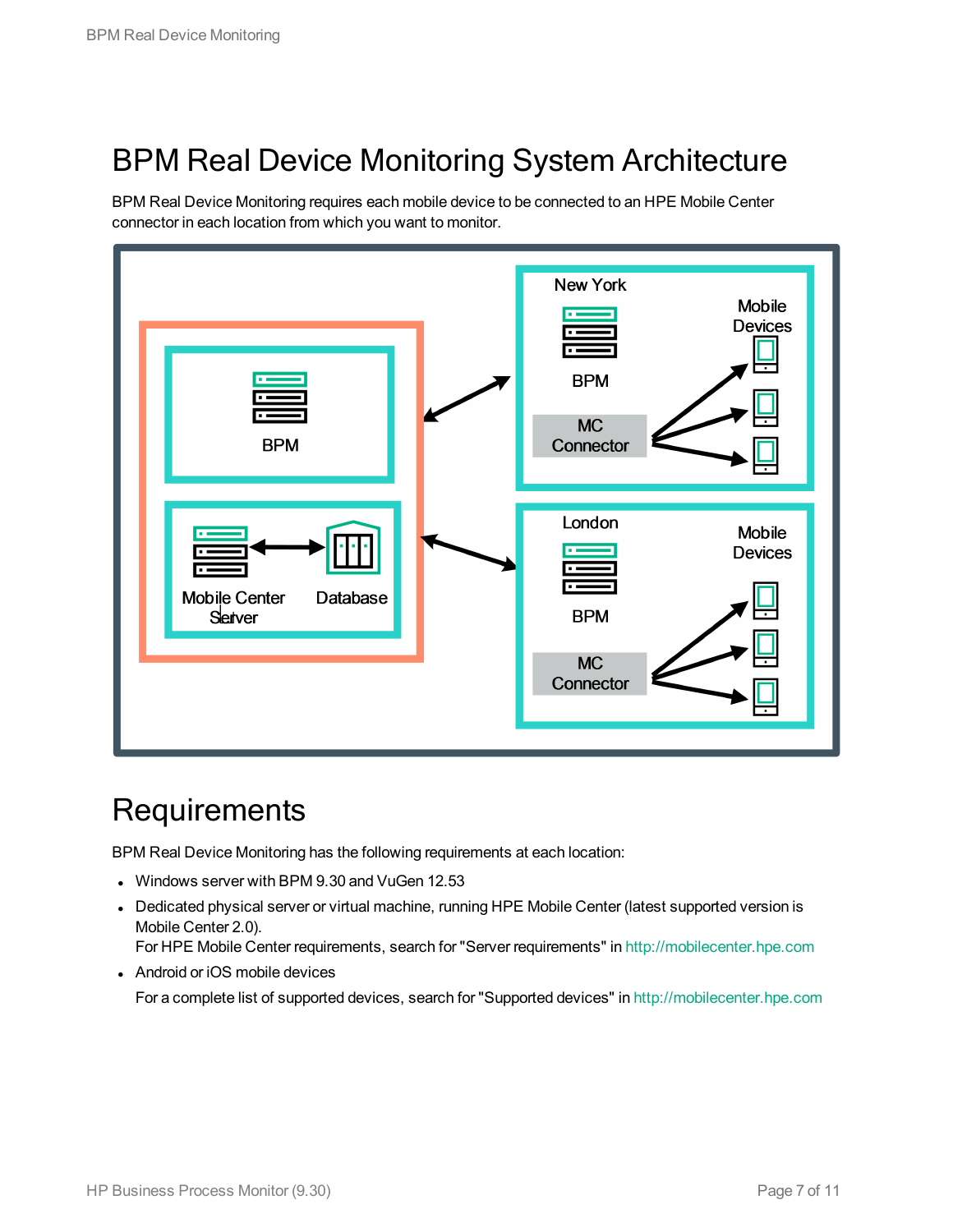### <span id="page-7-0"></span>Installation

Installing BPM Real Device Monitoring involves the following steps:

- Install BPM 9.30, for details see the BPM Deployment Guide.
- Install VuGen 12.53, for details see the VuGen documentation.
- <span id="page-7-1"></span>• Install and configure HPE Mobile Center server, for details, see [http://mobilecenter.hpe.com](http://mobilecenter.hpe.com/)

# Configure Mobile Devices

<span id="page-7-2"></span>You need to configure each mobile device connected to the HPE Mobile Center server. For details search for "Connect devices to Mobile Center" in [http://mobilecenter.hpe.com](http://mobilecenter.hpe.com/)

# Recording Scripts

Recording a script is done using *VuGen TruClient Native Mobile* protocol or *UFT GUI Test*. In UFT, these protocols support the following hard coded parameters:

- **MobileAppVersion** The version number of the mobile application.
- **MobileDevice** Identifier of the mobile device that will be used to monitor the application.
- MobileServerURL The URL or IP address of the Mobile Center server, followed by the port, in the format <IP>:<port>
- **MobileServerUserName** The user name to access the Mobile Center server.
- **MobileServerPassword** The password to access the Mobile Center server.

In TruClient, you can create customized parameters when creating a new TruClient Native Mobile script.

In UFT, you need to enable support for HP Mobile Center:

- 1. In UFT, open the **Test Settings** dialog box > **Run** pane.
- 2. Under **HP Business Process Monitor**, select the following:
	- <sup>l</sup> **Save image of desktop when error occurs**
	- <sup>l</sup> **Allow test to run on HP Mobile Center**

**Note:** If you have BSM 9.24 or earlier, use the script template to create new TruClient Native protocol or UFT Mobile scripts. This allows the BSM machine to read the default parameters and record TruClient scripts in12.52 or earlier.

1. Open the following file:

TruClient: **<BPM installation directory>/resources/TruClientNativeMobile\_ TemplateForBPM.zip**

UFT (12.51 or lower): **<BPM installation directory>/resources/UFT\_Mobile\_TemplateForBPM\_ MC\_1\_5.zip**

UFT (12.52 or higher): **<BPM installation directory>/resources/UFT\_Mobile\_ TemplateForBPM.zip**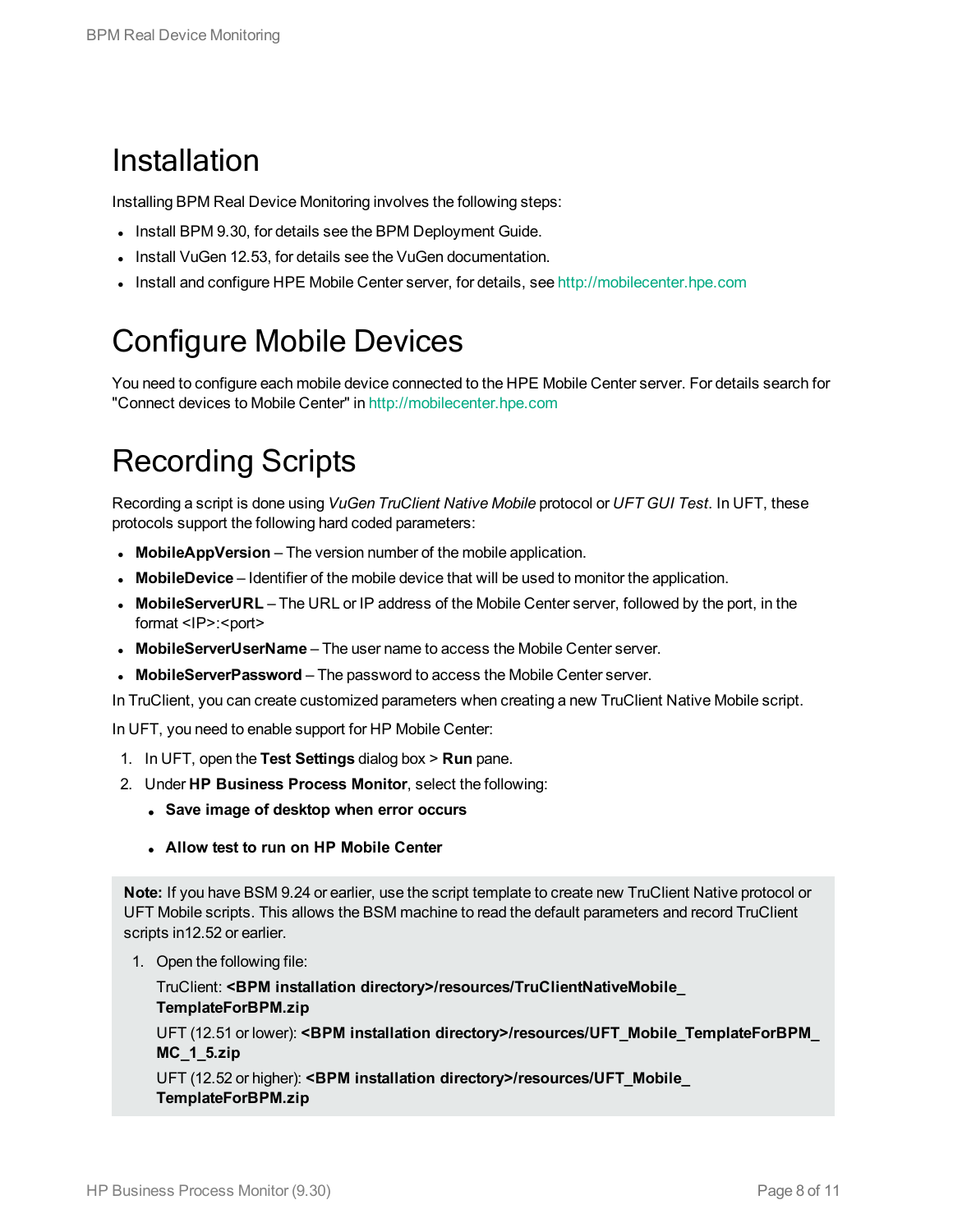- 2. Extract the contents of this file to the Scripts folder on the VuGen or UFT machine.
- 3. In VuGen or UFT IDE, click **Open** and select the template.
- 4. Click **Save script as…** and give the script a new name.

For details of how to record a TruClient script, search for "Connect TruClient to Mobile Center" in [http://mobilecenter.hpe.com](http://mobilecenter.hpe.com/)

For details of how to record a UFT script, search for "Create and run tests in UFT" in [http://mobilecenter.hpe.com](http://mobilecenter.hpe.com/)

#### **After Recording the Script**

After you have recorded the script do the following:

- 1. Delete, edit, and add transactions to the script as required.
- 2. Click the play button to test the script.
- 3. If you are using UFT, take note of the application and MobileDevice identifiers. You should save the name of these identifiers as they will be needed for script parameters. The application identifier is displayed in the Select Application window, under **More information**.
- 4. Once you have made the necessary changes to the script, save the script. If you are using TruClient, manually close the interface.
- 5. Export the script to a zip file:
	- <sup>l</sup> **TruClient:** Select **File** > **Manage Zip Files** > **Export to zip File…** > **runtime files only**.
	- <sup>l</sup> **UFT:** Select **File** > **Export Test**.

## <span id="page-8-0"></span>Deploying Scripts

To deploy a script, you need to upload the script to APM, and for each location assign the BPM Mobile locations and the script parameters.

1. Upload the recorded scripts to APM, create an application that will run the scripts, update the application thresholds, and assign the application to the required BPM Mobile locations.

**Note:** Mobile scripts take longer to run than regular scripts, so you should increase the thresholds.

2. Click to update the script parameters for each location.

Without this step, scripts will run only on the Mobile Center server and on the mobile devices on which they were recorded.

### <span id="page-8-1"></span>BPM Real Device Monitoring Best Practices

### **Recommended naming conventions in BPM**

The location name should contain all the parameters that you want to differentiate in each location. For example, if you are monitoring different devices and multiple carriers in the same city, you should include the carrier and device name in the location name. For example **LosAngeles\_Verizon\_GalaxyS4**.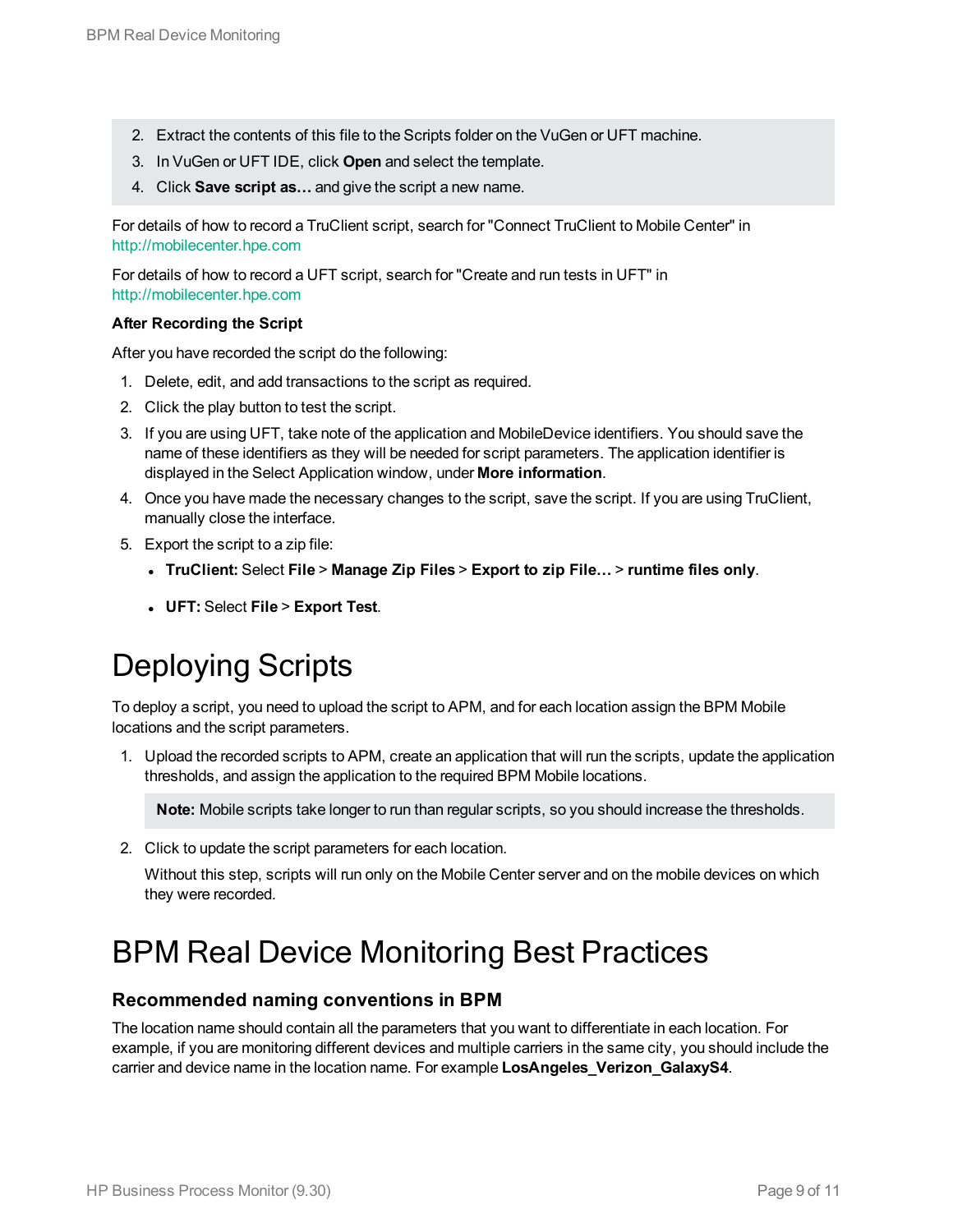## <span id="page-9-0"></span>Connecting to Mobile Center over a Secure **Connection**

Mobile Center allows you to work in secure environments using SSL and to apply certificates when necessary. If Mobile Center is working in a secure environment, import the SSL certificate to the BPM machine:

- 1. Install SSL certificates on the BPM machine. For details, search for "Install SSL certificates" in [http://mobilecenter.hpe.com](http://mobilecenter.hpe.com/)
- 2. Export the certificate from the browser:
	- a. In a browser, open the Mobile Center site.
	- b. In the address bar, click on the Lock icon and save the certificate to a local drive.
- 3. Open a Command Prompt and run the following import commands:

```
cd C:\HP\BPM\JRE\bin
```

```
keytool -import -trustcacerts -keystore "C:\HP\BPM\JRE\lib\security\cacerts" -
storepass <passoword> -noprompt -alias mc -file <certificate location>
```
#### **Example:**

```
keytool -import -trustcacerts -keystore "C:\HP\BPM\JRE\lib\security\cacerts" -
storepass changeit -noprompt -alias mc -file C:\Temp\mcCertificate.cer
```